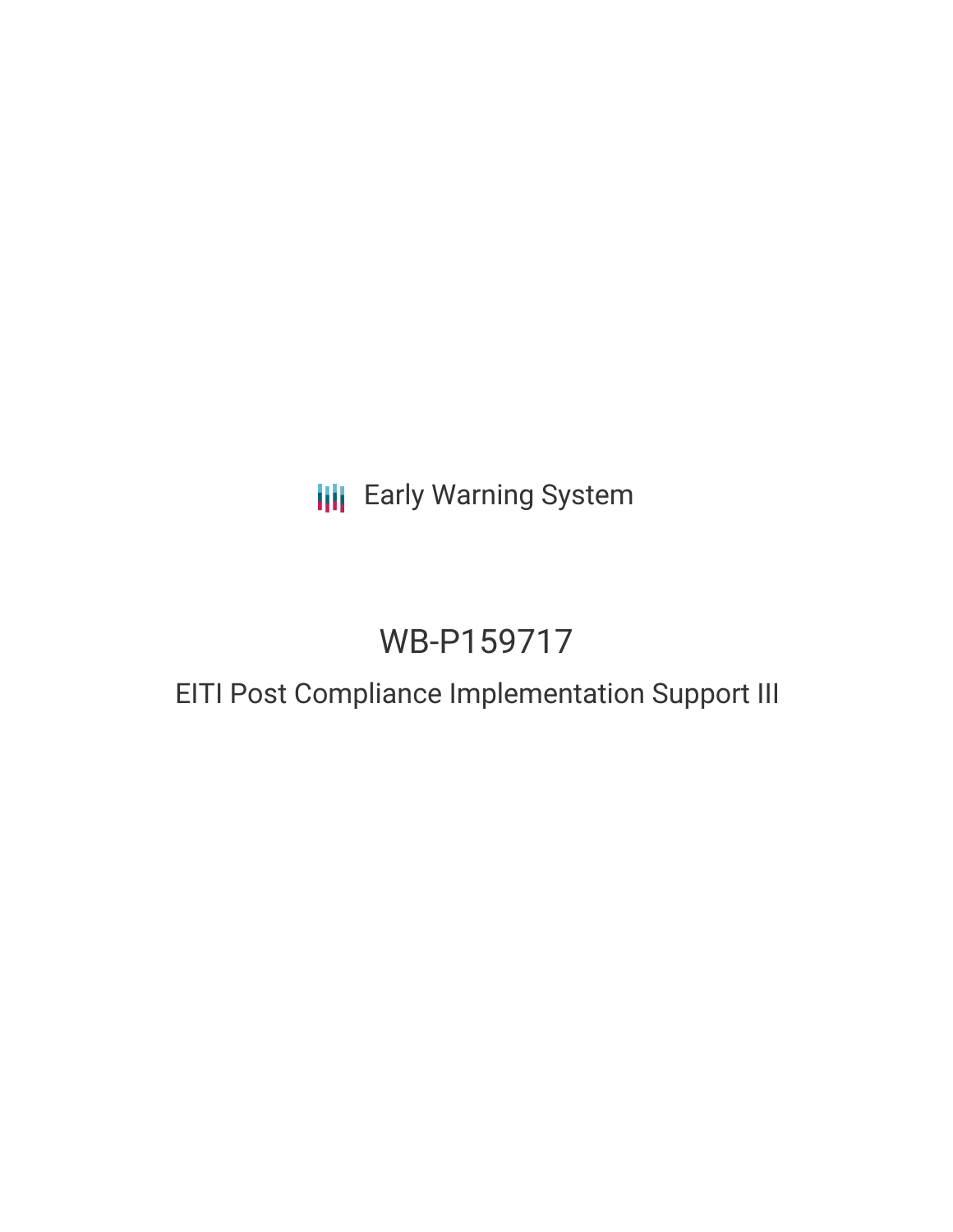

#### **Quick Facts**

| <b>Countries</b>              | Zambia               |
|-------------------------------|----------------------|
| <b>Financial Institutions</b> | World Bank (WB)      |
| <b>Status</b>                 | Active               |
| <b>Bank Risk Rating</b>       | C                    |
| <b>Voting Date</b>            | 2016-08-26           |
| <b>Borrower</b>               | Government of Zambia |
| <b>Sectors</b>                | Energy, Mining       |
| <b>Project Cost (USD)</b>     | $$0.35$ million      |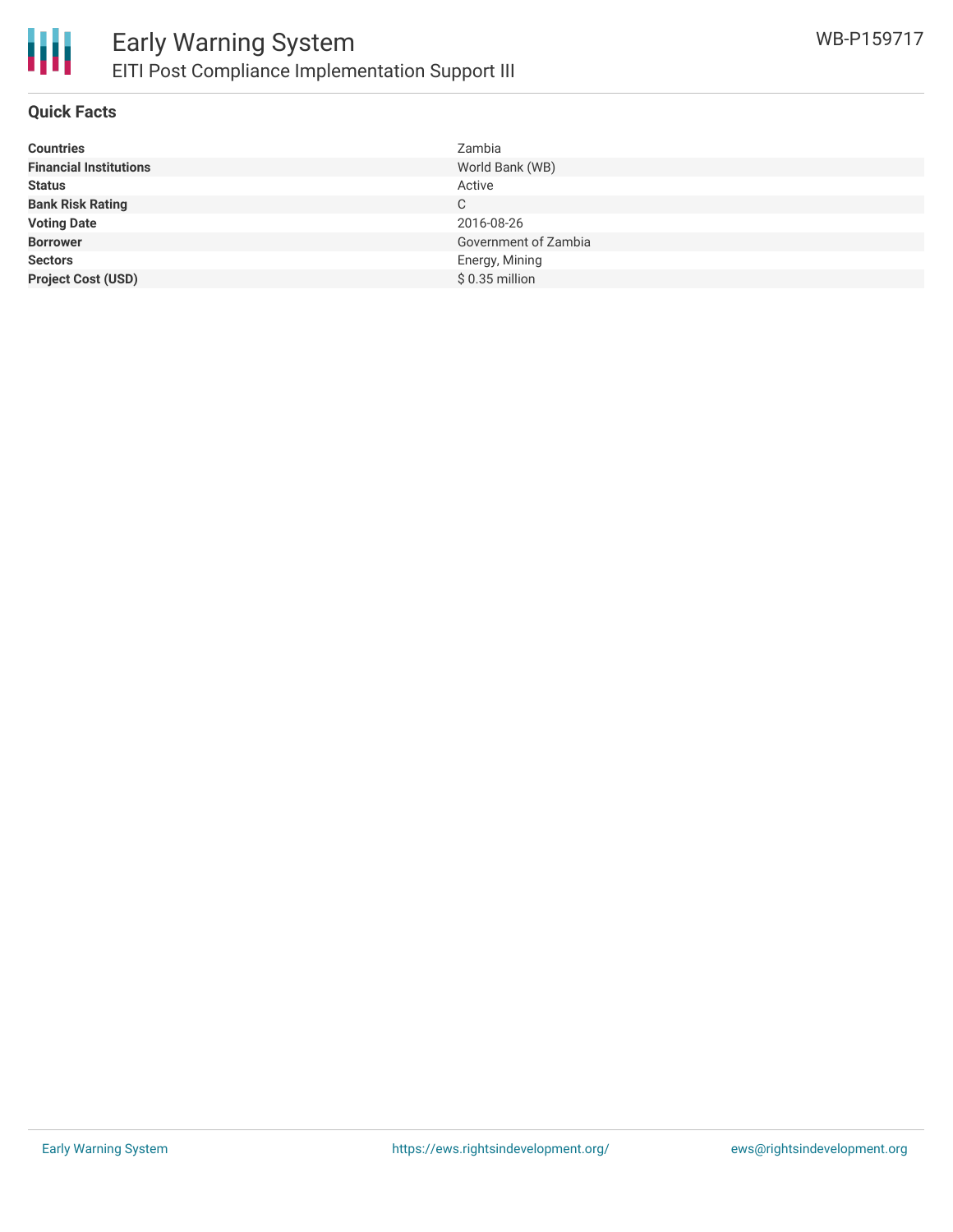

#### **Project Description**

The overarching development objective is to improve transparency and accountability in Zambia's extractive sector by supporting the EITI Zambia Secretariat and the Zambia EITI Council to successfully implement the Extractive Industries Transparency Initiative in Zambia.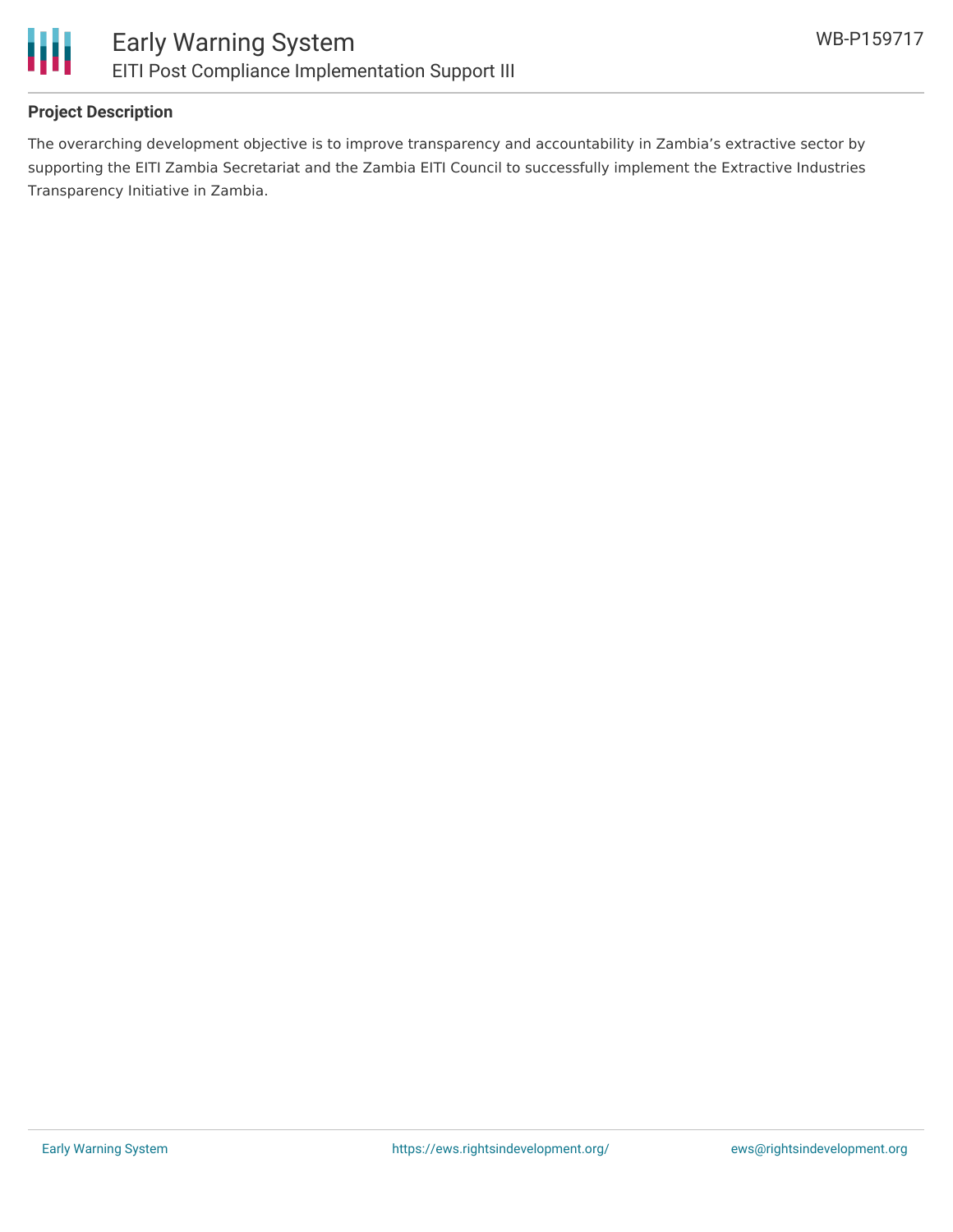

#### **Investment Description**

World Bank (WB)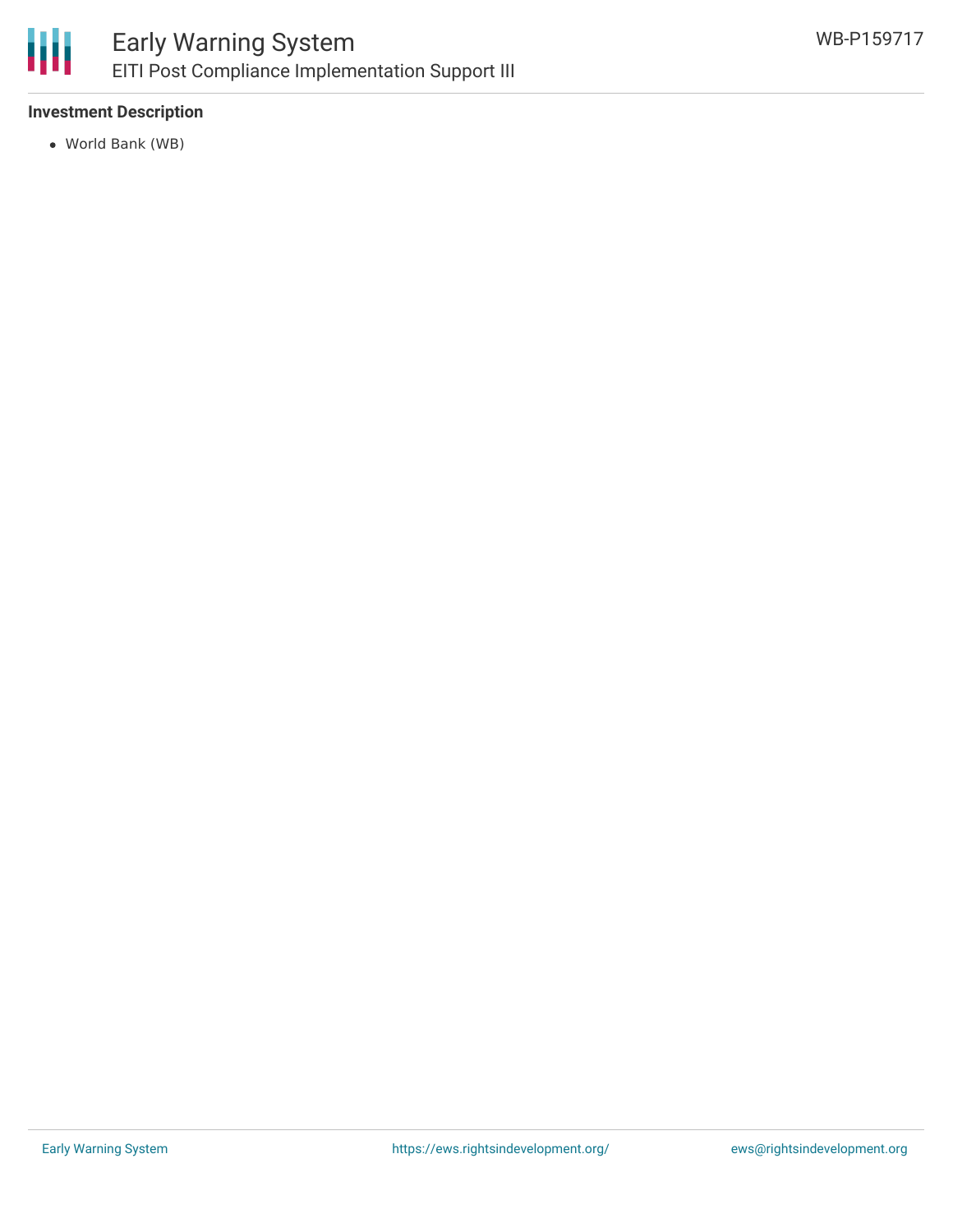#### **Contact Information**

Name: EITI SECRETARIAT Contact: Siforiano Banda Title: Head of EITI Secretariat Tel: 260977611790 Email: siforiano2010@gmail.com

#### ACCOUNTABILITY MECHANISM OF WORLD BANK

The World Bank Inspection Panel is the independent complaint mechanism and fact-finding body for people who believe they are likely to be, or have been, adversely affected by a World Bank-financed project. If you submit a complaint to the Inspection Panel, they may investigate to assess whether the World Bank is following its own policies and procedures for preventing harm to people or the environment. You can contact the Inspection Panel or submit a complaint by emailing ipanel@worldbank.org. You can learn more about the Inspection Panel and how to file a complaint at:

http://ewebapps.worldbank.org/apps/ip/Pages/Home.aspx.